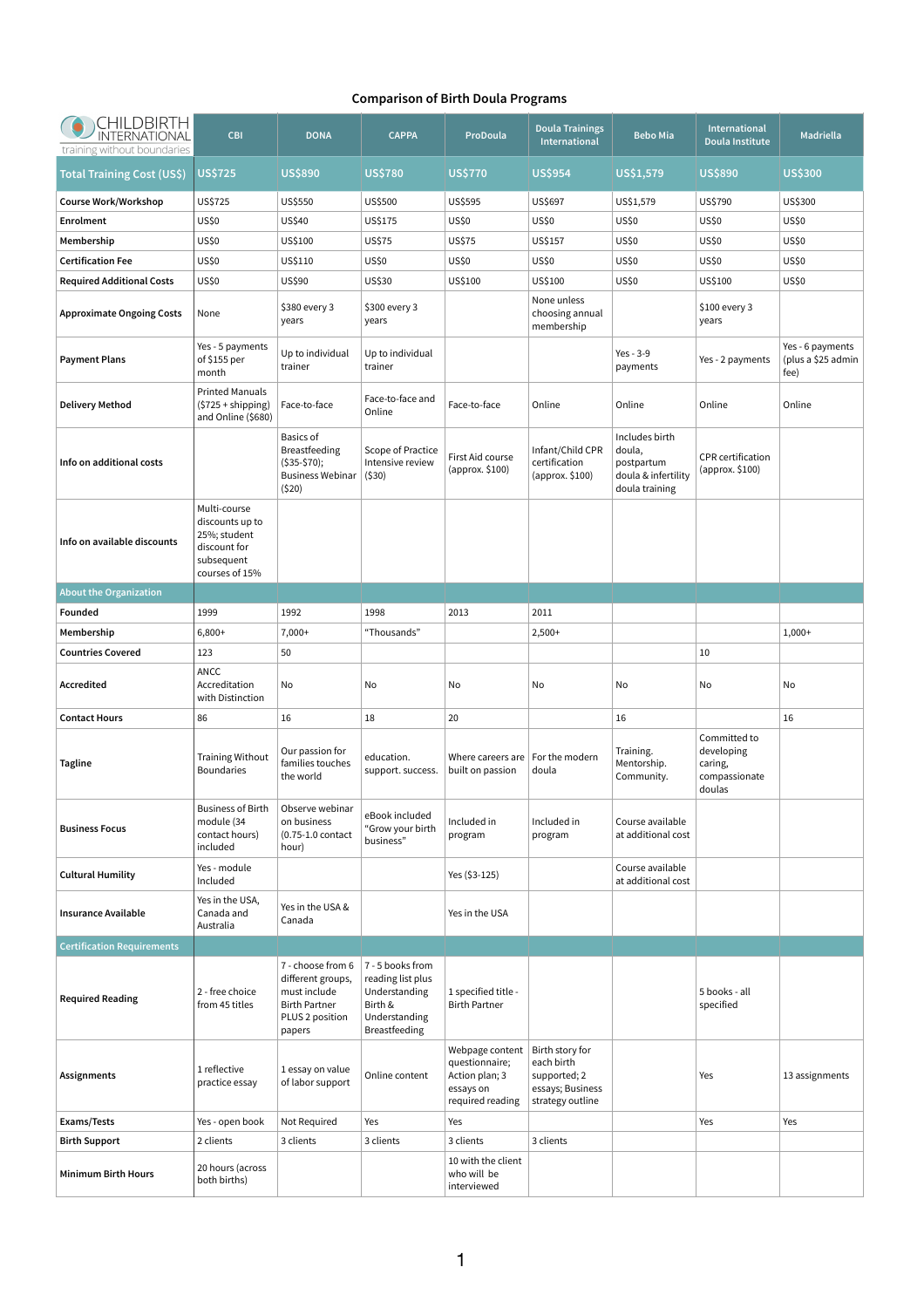| CHILDBIRTH<br>INTERNATIONAL<br>training without boundaries | <b>CBI</b>                                                                                                    | <b>DONA</b>                                                                            | <b>CAPPA</b>                                                                                                                  | ProDoula                                                                                                                                             | <b>Doula Trainings</b><br><b>International</b>              | <b>Bebo Mia</b>                                                                                                            | International<br>Doula Institute                                                    | <b>Madriella</b>                            |
|------------------------------------------------------------|---------------------------------------------------------------------------------------------------------------|----------------------------------------------------------------------------------------|-------------------------------------------------------------------------------------------------------------------------------|------------------------------------------------------------------------------------------------------------------------------------------------------|-------------------------------------------------------------|----------------------------------------------------------------------------------------------------------------------------|-------------------------------------------------------------------------------------|---------------------------------------------|
| <b>Birth Restrictions</b>                                  | Must provide<br>some prenatal &<br>postpartum<br>support for at<br>least 1 birth & be<br>the primary<br>doula | Only 1 can be a<br>cesarean                                                            |                                                                                                                               |                                                                                                                                                      | Must include 1<br>vaginal birth, be<br>the primary<br>doula |                                                                                                                            |                                                                                     |                                             |
| <b>Client Evaluations</b>                                  | Not Required                                                                                                  | 3                                                                                      | 3                                                                                                                             | 3 - client<br>evaluations; 1<br>client must be<br>interviewed on<br>Skype with Head<br>Office                                                        | 3                                                           |                                                                                                                            |                                                                                     |                                             |
| <b>Medical Evaluations</b>                                 | Not Required                                                                                                  | $\mathbf{3}$                                                                           | $\mathbf{3}$                                                                                                                  | Not Required                                                                                                                                         | Not Required                                                |                                                                                                                            |                                                                                     |                                             |
| <b>Childbirth Course</b><br>Observation                    | Not Required                                                                                                  | Required &<br>submit an audit                                                          | Not Required                                                                                                                  | Not Required                                                                                                                                         | Yes                                                         |                                                                                                                            |                                                                                     |                                             |
| <b>Breastfeeding Class</b><br>Observation                  | Not Required                                                                                                  | Not Required                                                                           | Not Required                                                                                                                  | Not Required                                                                                                                                         | Not Required                                                |                                                                                                                            |                                                                                     |                                             |
| <b>Resources List</b>                                      | Yes - survey of<br>birth services<br>locally                                                                  | Yes                                                                                    | Yes - resources for<br>local support for<br>clients                                                                           |                                                                                                                                                      | Yes - local<br>resources                                    |                                                                                                                            |                                                                                     |                                             |
| <b>Letters of Recommendation</b>                           | Not Required                                                                                                  | 2 required - 1<br>from a client & 1<br>from a perinatal<br>health<br>professional      | Not Required                                                                                                                  | 3 - one must be<br>Skype<br>interviewed                                                                                                              | Not Required                                                |                                                                                                                            | Yes - employer<br>and character<br>references                                       |                                             |
| <b>Other Requirements</b>                                  | Not Required                                                                                                  | Webinar on<br>business<br>(additional cost)                                            | Not Required                                                                                                                  | Personally Skype<br>interviews; First<br>Aid course<br>(additional cost)                                                                             | Infant/Child CPR<br>certification                           |                                                                                                                            | Criminal<br>background<br>check and child<br>abuse clearance<br>required            |                                             |
| <b>Policies and Procedures</b>                             |                                                                                                               |                                                                                        |                                                                                                                               |                                                                                                                                                      |                                                             |                                                                                                                            |                                                                                     |                                             |
| <b>Agrement to Policies</b>                                | Code of Practice                                                                                              | Code of Ethics &<br>Standards of<br>Practice                                           | Code of Conduct;<br>Social Media<br>Policy; Grievance<br>Policy; Mission<br>Statement;<br>CAPPA Approach,<br>Scoe of Practice | Standards of<br>Professionalism                                                                                                                      |                                                             | Code of Ethics;<br>Scope of Practice                                                                                       | Scope of Practice;<br>Professional<br>Code of Conduct;<br>Disciplinary<br>Standards | Code of Ethics;<br>Standards of<br>Practice |
| <b>Grievance Procedure</b>                                 | Yes                                                                                                           | Yes                                                                                    | Yes                                                                                                                           | Yes                                                                                                                                                  |                                                             | Yes                                                                                                                        |                                                                                     |                                             |
| <b>Refund Policy</b>                                       | Full refund less<br>\$50 within 48<br>horus                                                                   | No refunds on<br>certification;<br>some trainers<br>may have<br>individual<br>policies | No refunds on<br>certification;<br>some trainers<br>may have<br>individual<br>policies                                        | No refunds                                                                                                                                           | No refunds                                                  | Full refund less<br>\$100 if 7 days or<br>more prior to<br>course; 50%<br>refund if within 5<br>days of course<br>starting |                                                                                     | None                                        |
| <b>Equal Opportunities Policy</b>                          | Yes                                                                                                           | No                                                                                     | No                                                                                                                            | No                                                                                                                                                   | No                                                          | No                                                                                                                         |                                                                                     | No                                          |
| <b>Sustainability Policy</b>                               | Yes                                                                                                           | No                                                                                     | No                                                                                                                            | No.                                                                                                                                                  | No                                                          | No                                                                                                                         |                                                                                     | No                                          |
| <b>Recertification Required</b>                            | Not Required                                                                                                  | Yes - \$80 every 3<br>years                                                            | Yes - \$75 every 3<br>years                                                                                                   | Yes - every 2 years No                                                                                                                               |                                                             |                                                                                                                            | Yes - every 3 years                                                                 |                                             |
| <b>Membership Required</b>                                 | Not Required                                                                                                  | Yes - \$100 every<br>every                                                             | Yes - \$75 every<br>year                                                                                                      | Yes - \$50 every<br>year                                                                                                                             | Optional - \$157<br>every year                              |                                                                                                                            | Not Required                                                                        |                                             |
| Support an intended free<br>birth                          | Up to the<br>individual                                                                                       | No policy                                                                              | Up to the<br>individual                                                                                                       | Not allowed                                                                                                                                          |                                                             | Not allowed                                                                                                                |                                                                                     |                                             |
| <b>Time Limit</b>                                          | None                                                                                                          | 4 years from<br>workshop                                                               | 2 years from<br>workshop                                                                                                      | 18 months from<br>workshop                                                                                                                           |                                                             |                                                                                                                            | None                                                                                |                                             |
| <b>Restrictions</b>                                        | None                                                                                                          | None                                                                                   | Must be 18 years<br>or older                                                                                                  | No low fees<br>charged to<br>clients; maintain<br>First Aid<br>certificate; must<br>have a client<br>contract; website<br>must be kept up<br>to date |                                                             |                                                                                                                            |                                                                                     |                                             |
| <b>Other Courses and Services</b>                          |                                                                                                               |                                                                                        |                                                                                                                               |                                                                                                                                                      |                                                             |                                                                                                                            |                                                                                     |                                             |
| <b>Childbirth Educator</b>                                 | Yes                                                                                                           | No                                                                                     | No                                                                                                                            | Yes                                                                                                                                                  | Yes                                                         | Yes                                                                                                                        | Yes                                                                                 | Yes                                         |